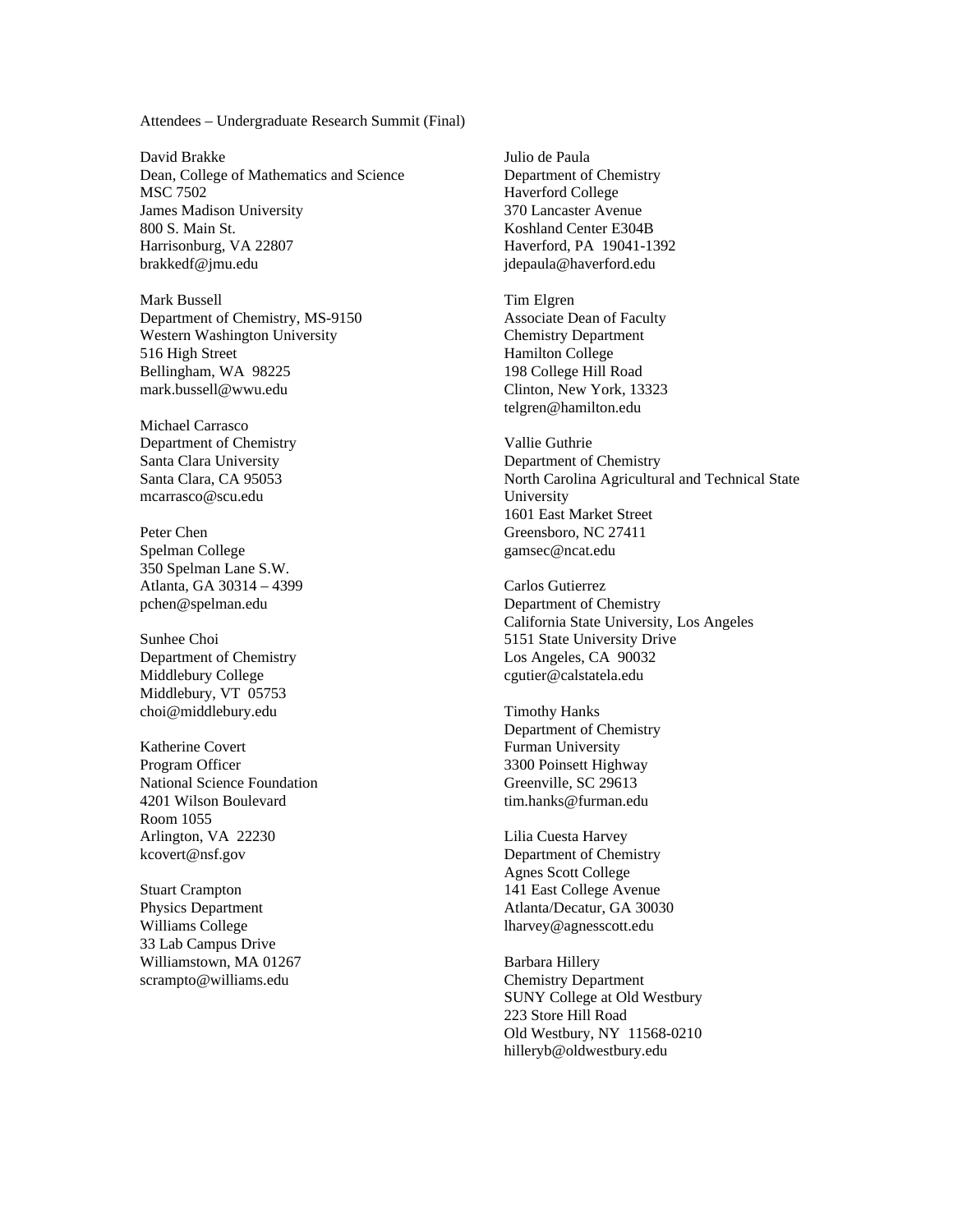Chris Hollinsed Dupont Central Research and Development P.O. Box 80304 Wilmington, DE 19880 chris.hollinsed@usa.dupont.com

Thomas Hoye Department of Chemistry 207 Pleasant Street, SE University of Minnesota Minneapolis, MN 55455 hoye@chem.umn.edu

Mo Hunsen Department of Chemistry Kenyon College Gambier, OH 43022-9623 hunsenm@kenyon.edu

Diane Husic Department of Chemistry East Stroudsburg University E. Stroudsburg, PA 18301 dhusic@po-box.esu.edu

Felix Ifeanyi Department of Biological Sciences Grambling State University Grambling, LA 71245 ifeanyif@gram.edu

LeRoy Jones II Department of Chemistry and Physics 309 Science Building Chicago State University 9501 South King Dr. Chicago, IL 60628-1598 l-jones4@csu.edu

Kerry Karukstis Department of Chemistry Harvey Mudd College 301 East 12th Street Claremont, CA 91711 kerry\_karukstis@hmc.edu

Ray Kellman Research Corporation 101 N. Wilmot Rd., Suite 250 Tucson, AZ 85711 ray@rescorp.org

Robert Lichter Merrimack Consultants, LLC P.O. Box 8872 Atlanta, GA 31106-8872 rlichter@merrimackllc.com

Patricia Mabrouk Department of Chemistry Northeastern University 360 Huntington Avenue Boston, MA 02115 p.mabrouk@neu.edu

Gina MacDonald Department of Chemistry James Madison University 800 S. Main St. Harrisonburg, VA 22807 handalgm@jmu.edu

Luis Martinez Department of Chemistry University of Texas, El Paso 500 University Boulevard El Paso, TX 79968-0513 luisem@utep.edu

Dina Merrer Barnard College, Columbia University 3009 Broadway New York, NY 10027 dmerrer@barnard.edu

Julie Millard Department of Chemistry Colby College 5757 Mayflower Hill Drive Waterville, ME 04901 jtmillar@colby.edu

Robert Milofsky Department of Chemistry Fort Lewis College 1000 Rim Drive Durango, CO 81301-3999 milofsky\_r@fortlewis.edu

Cosmas Okoro Department of Chemistry Tennessee State University 3500 John Merritt Blvd. Boswell Science Complex Rm 211 Nashville, TN 37209-1561 cokoro@tnstate.edu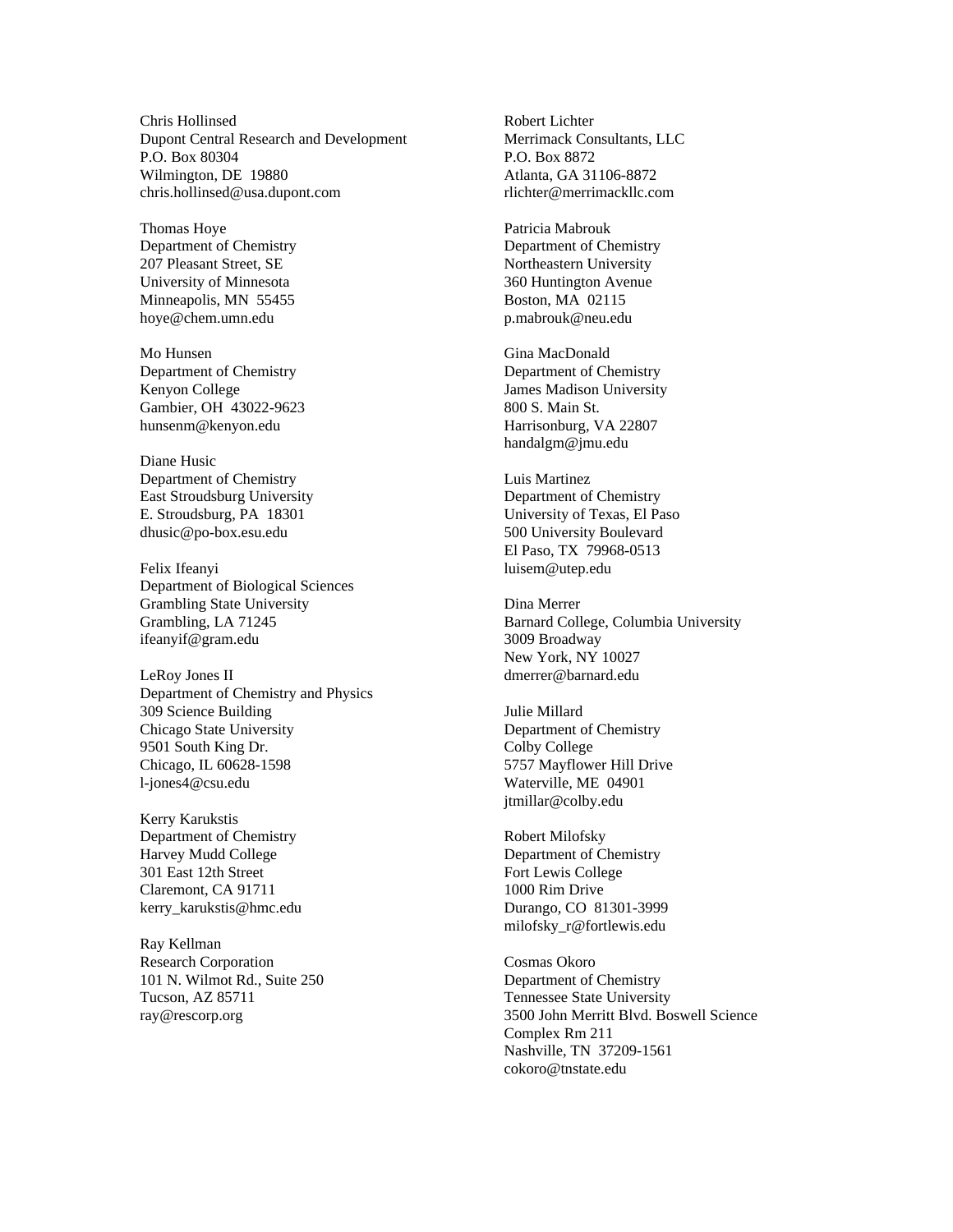Kimberly Pacheco Department of Chemistry University of Northern Colorado 501 20th Street Greeley, CO 80639 Kimberly.pacheco@unco.edu

Joseph Pesek San Jose State University Department of Chemistry One Washington Square San Jose CA 95192-0101 pesek@sjsu.edu

Robert Rich Program Officer ACS Petroleum Research Fund American Chemical Society 1155 Sixteenth St., NW Washington, DC 20036 r\_rich@acs.org

Marin Robinson Associate Professor of Chemistry and Environmental Sciences Northern Arizona University Department of Chemistry Box 5698 (Building 20, Room 125) Flagstaff, AZ 86011-5698 marin.robinson@nau.edu

J. William Rogers Director W.R. Wiley Environmental Molecular Sciences Laboratory Pacific Northwest National Laboratory 3335 "Q" Avenue P.O. Box 999; MSIN:K8-84 Richland, WA 99352 jw.rogers@pnl.gov

John Stevens Department of Chemistry University of North Carolina, Asheville One University Heights Asheville, NC 28804 stevens@unca.edu

Cheryl Stevenson Department of Chemistry Illinois State University Normal, IL 61790 stevenson@xenon.che.ilstu.edu Joanne Stewart Department of Chemistry Hope College Holland, MI 49423 stewart@hope.edu

Jim Swartz Vice-President for Academic Affairs & Dean of the College Office of Academic Affairs & Dean of the College 1121 Park Street Grinnell College Grinnell, IA 50112-1690 swartz@grinnell.edu

Ray Turner Executive Dean of Math, Science and Technology Roxbury Community College 1234 Columbus Avenue Boston, MA 02120-3400 rturne@rcc.mass.edu

John van Zytfeld J. J. Murdock Charitable Trust Senior Program Director P.O. Box 1618 Vancouver, WA 98668 johnvz@murdock-trust.org

Robert Volkmann Groton Laboratories Pfizer, Inc. Eastern Point Road Groton, CT 06340 Robert\_a\_volkmann@groton.pfizer.com

Mark Walter Division of Science and Health Careers Oakton Community College 1600 E. Golf Road Des Plaines, IL 60016 mwalter@oakton.edu

Linette Watkins Department of Chemistry and Biochemistry Southwest Texas State University San Marcos, TX 78666 linette@swt.edu

Thomas Wenzel Department of Chemistry Bates College Lewiston, ME 04240 twenzel@bates.edu